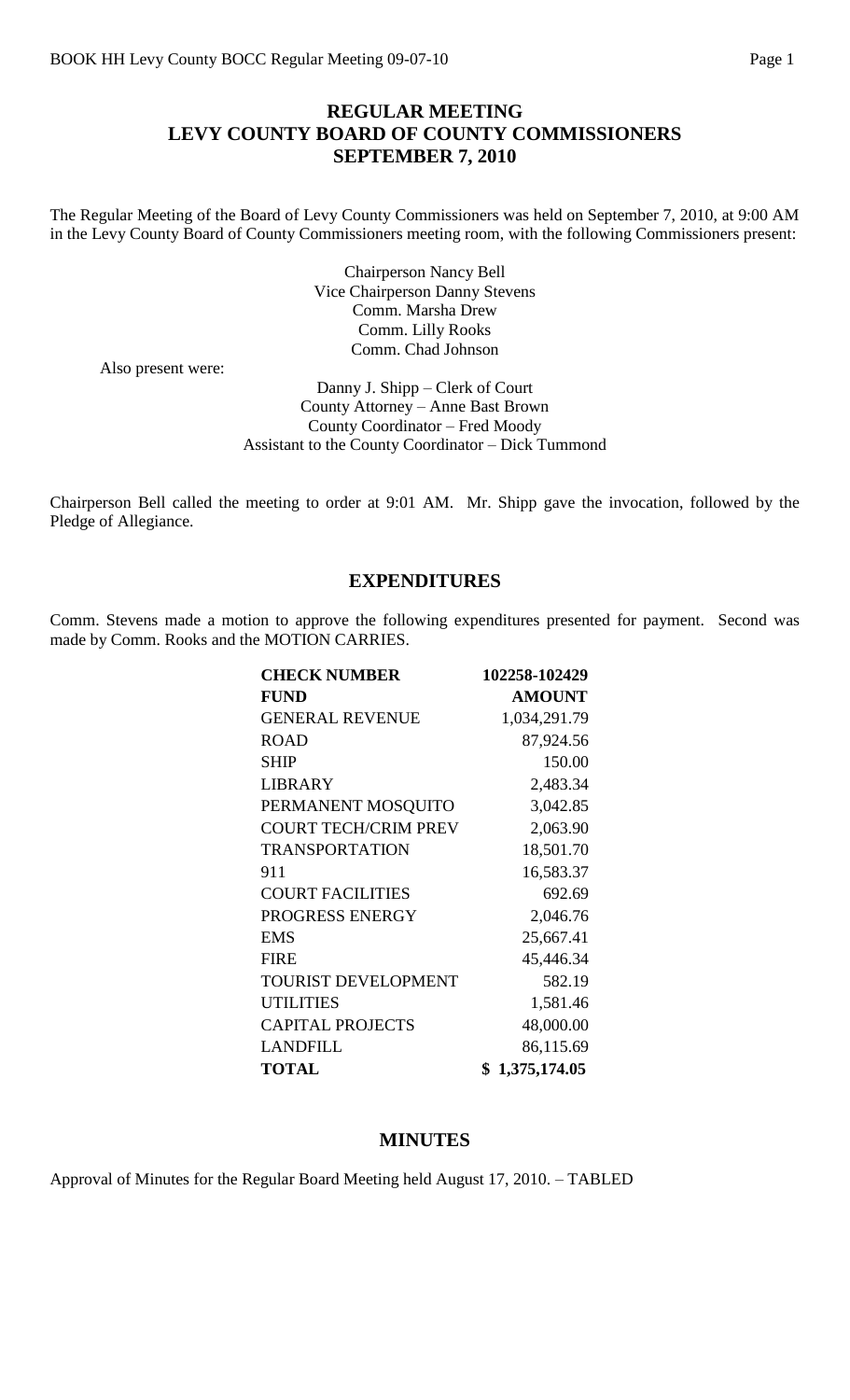# **ZONING**

Rob Corbitt, Director

A. Request Chair's signature on the NFIP, AW 214 Annual Recertification.

Mr. Corbitt requested the approval to have the Board Chairperson's signature on the NFIP, AW 214 Annual Recertification due by October 1<sup>st</sup>.

Comm. Drew made a motion to approve the Board Chairperson to sign the NFIP, AW 214 Annual Recertification. Second was made by Comm. Johnson and the MOTION CARRIES.

B. Special Event, SEP 1-10, Goethe Benefit Challenge.

Mr. Corbitt requested approval of Special Event, SEP 1-10, Goethe Benefit Challenge, to be held at the Black Prong Equestrian Facility on December 17<sup>th</sup> and 18<sup>th</sup> from 8:00 A.M. to 12:00 P.M.

Comm. Drew pointed out items within the packet given to the commissioners not completed or information missing. Mr. Corbitt stated he would let his office know to check applications more thoroughly before submitting to the Board for approval.

Comm. Drew made a motion to approve Special Event, SEP 1-10, Goethe Benefit Challenge. Second was made by Comm. Johnson and the MOTION CARRIES.

C. Special Event, SEP 1-10, Eerie Acres Haunted Attraction.

Mr. Corbitt requested approval of Special Event, SEP 1-10, Eerie Acres Haunted Attraction on behalf of Ms. Susan Watson to be held on property owned by Joe Giglia located on CR 321 near Chiefland.

Comm. Rooks made a motion to approve Special Event, SEP 1-10, Eerie Acres Haunted Attraction as presented. Second was made by Comm. Stevens and the MOTION CARRIES.

# **DISABLED AMERICAN VETERANS**

Fred Heinrich, Disabled American Veterans A. Proclamation

Mr. Heinrich, requested the Board make a Proclamation to set aside a day to recognize disabled American Veterans.

Comm. Rooks made a motion to approve a Proclamation in support of Disabled American Veterans similar to one approved by the City of Chiefland as provided by Mr. Heinrich, changing the wording to reflect Levy County. Second was made by Comm. Drew and the MOTION CARRIES.

# **LEVY COUNTY HISTORICAL SOCIETY**

Toni Collins

A. Levy County Railroad Days

Ms. Collins presented information about Levy County Railroad Days to the Commissioners and stated the Levy County Historical Society is planning a celebration on Saturday, March 19, 2011 called Levy County Railroad Days. The daylong event will be staged in the three communities still standing along the 42 mile segment of the Levy County Rail Line; Bronson, Otter Creek and Cedar Key.

# **DEPARTMENT REPORTS**

# **LIBRARY**

Lisa Brasher, Director

A. Request to approve the PAL Public Library Cooperative Interlocal Agreement.

Ms. Brasher requested approval of the PAL Public Library Cooperative Interlocal Agreement.

Comm. Rooks asked Brasher to confirm they would not be entering into the same situation as they had with Marion County. She also wanted to make sure Levy County would have a say and would not have to put any money into it.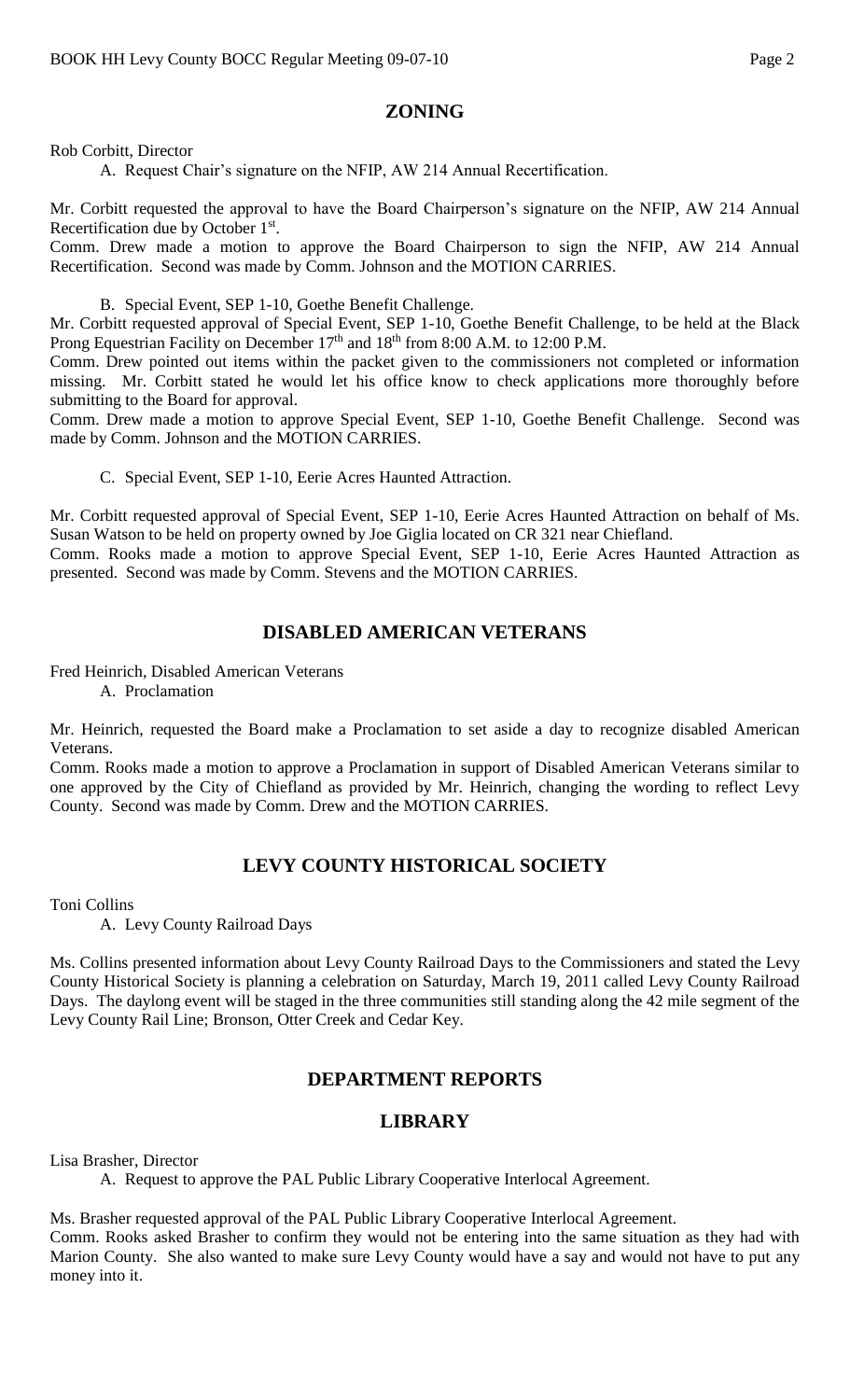Comm. Stevens stated he is in favor of entering into the Cooperative on a trial-period.

Comm. Drew made a motion to approve the PAL Public Library Cooperative Interlocal Agreement. Second was made by Comm. Johnson and the MOTION CARRIES.

B. Request for appointments to the PAL Public Library Cooperative Governing Board.

Ms. Brasher named two individuals willing to serve on the Governing Board; Virginia Meizenheimer from the Bronson Library and David Kendall from the Williston Library and recommended them to be appointed.

Comm. Stevens made a motion to approve Ms. Meizenheimer and Mr. Kendall to the Governing Board as recommended. Second was made by Comm. Rooks.

Comm. Stevens rescinded his motion.

Comm. Stevens made a motion to approve the Governing Board members as presented for a three month appointment. Second was made by Comm. Rooks and the MOTION CARRIES.

# **PARKS AND RECREATION**

Matt Weldon, Director

A. Request approval to accept bid for Devil's Hammock Check Station.

Mr. Weldon requested Board approval of DuBois Resources, LLC for the Devil's Hammock Check Station. Mr. Weldon stated they received one bid from the above named company in the amount of \$22,550. Comm. Rooks made a motion to accept the bid from DuBois Resources, LLC for the Devil's Hammock Check Station as presented. Second was made by Comm. Stevens and the MOTION CARRIES.

# **ROAD DEPARTMENT**

Bruce Greenlee, Administrative Superintendent

A. Presentation and request for bid awards for road department materials.

Mr. Greenlee presented the following bid awards for Road Department materials to the Board for approval:

| <b>Bid Item</b>       | <u>Vendor</u>            | <b>Awarded</b>  |
|-----------------------|--------------------------|-----------------|
| Asphalt               | <b>Central Materials</b> | $Columnx - Yes$ |
|                       | V.E. Whitehurst          | $Asphalt - Yes$ |
|                       | Duval Asphalt            | No              |
|                       | John C. Hipp             | N <sub>0</sub>  |
| Sod                   | <b>Scherer Quality</b>   | Yes             |
| Signs                 | Hall Signs               | Yes             |
|                       | Rocal                    | Yes             |
|                       | Vulcan                   | Yes             |
| <b>Safety Items</b>   | <b>Safety Products</b>   | Yes             |
|                       | <b>Safety Zone</b>       | Yes             |
| Porta Potty           | <b>Jones Plumbing</b>    | Yes             |
| <b>Culvert Pipe</b>   | Contech Const. Prod.     | Yes             |
|                       | <b>Gulf Atlantic</b>     | No              |
|                       | <b>Metal Culverts</b>    | No              |
| <b>Emulsion Prime</b> | <b>Blacklidge</b>        | N <sub>0</sub>  |
|                       | EA Mariani               | Yes             |
| Motor Oil             | Rozier's                 | Yes             |
|                       | Lewis Oil                | No              |
|                       | <b>United Fuel</b>       | No              |
|                       |                          |                 |

Comm. Drew made a motion to approve the bids as presented. Second was made by Comm. Stevens and the MOTION CARRIES.

B. Adoption of Resolution 2010-46 to schedule a public hearing on October 5, 2010 at 9:00 a.m. for the closure of a portion of SE 137<sup>th</sup> Terr. as requested by petitioners, Allan and Carol Ward.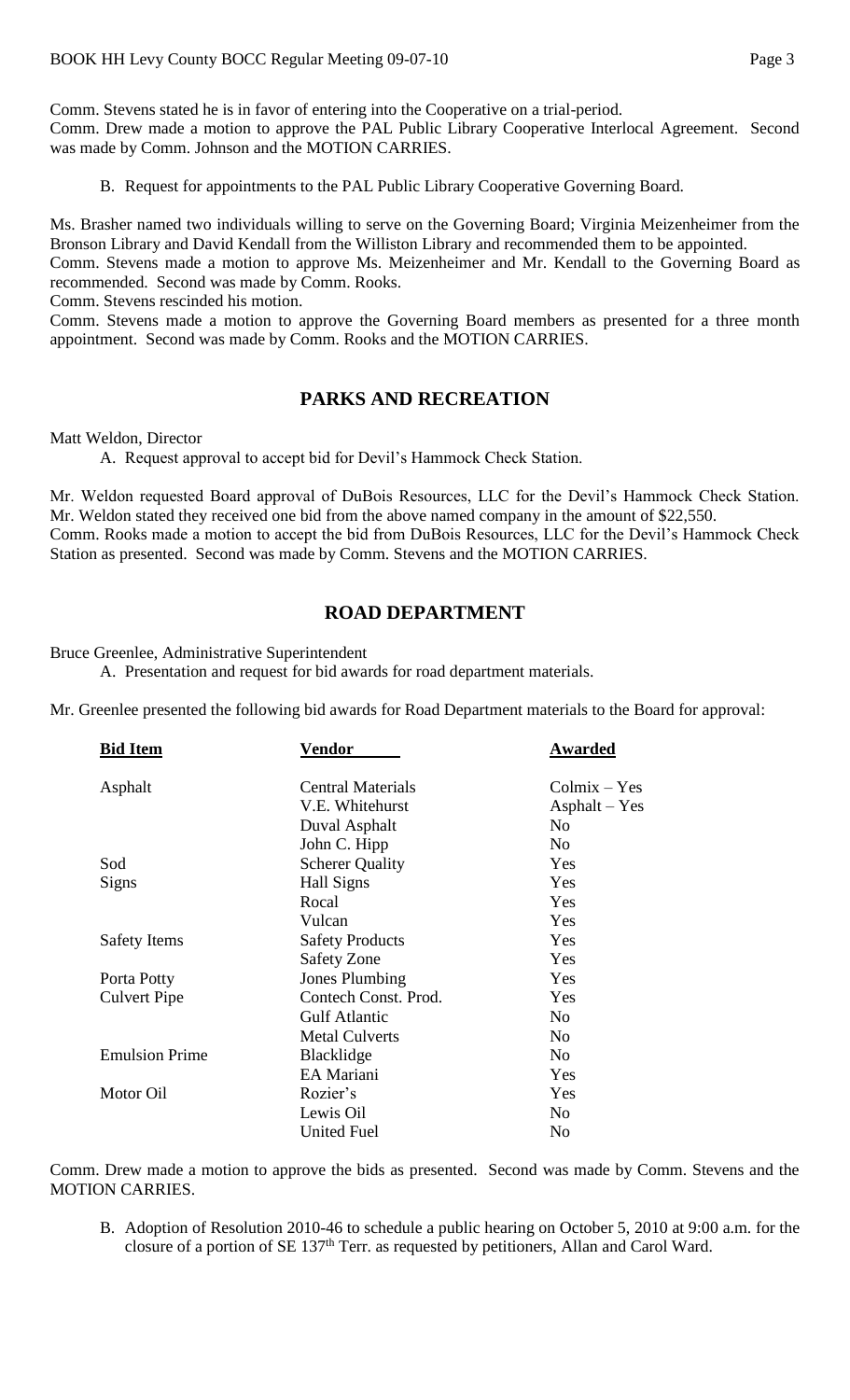Mr. Greenlee requested the Board adopt Resolution 2010-46 to schedule a public hearing on October 5, 2010 at 9:00 A.M. for the closure of a portion of SE 137<sup>th</sup> Terr. As requested by petitioners, Allan and Carol Ward. Comm. Drew made a motion to adopt Resolution 2010-46 as presented. Second was made by Comm. Stevens and the MOTION CARRIES.

# **UNION CONTRACT**

Mark Levitt, Allen, Norton, and Blue P.A. A. Ratification of Union Contract.

Mr. Levitt presented approval from the Board for Ratification of the Union Contract. He explained the modification to Article 8 – Leave Plans, which gives 14 hours/month to employees with 15 years or more of service.

Comm. Drew made a motion to accept Ratification of the Union Contract. Second was made by Comm. Stevens and the MOTION CARRIES.

# **LEVY COUNTY SCHOOL BOARD**

Robert Hastings, Superintendent of Schools

A. Proposed Resolution calling a referendum election regarding the two year continuation of a .25 mills levy of School District Critical Operating Needs.

Mr. Hastings requested approval of a proposed Resolution calling a referendum election regarding the two year continuation of a .25 mills levy of School District critical operating needs. This will be placed on the November  $2<sup>nd</sup>$  ballot for the citizens to vote on.

Comm. Drew made a motion to approve the Resolution as presented. Second was made by Comm. Rooks and the MOTION CARRIES.

#### **SOLID WASTE**

Benny Jerrels, Director

A. Request approval to extend leachate hauling contract for one year as approved in the original contract to Dean Trucking.

Mr. Jerrels requested Board approval to extend the leachate hauling contract with Dean Trucking for one year. Comm. Stevens made a motion to extend the leachate hauling contract as presented. Second was made by Comm. Rooks and the MOTION CARRIES.

# **ATTORNEY'S REPORT**

Anne Bast Brown, County Attorney

A. Discussion and direction on inclusion of recordable orders for Hardship Variances.

Atty. Brown requested direction from the Board regarding the inclusion of recordable orders for Hardship Variances.

After discussion, Comm. Drew made a motion to have Atty. Brown provide written recommendation for how many documents would be needed to record a Hardship Variance in order to bring it back to the Board for discussion at an open meeting. Second was made by Comm. Johnson and the votes were as follows:

Yes No Comm. Drew Comm. Stevens Comm. Johnson Comm. Rooks Comm. Bell

The MOTION CARRIES.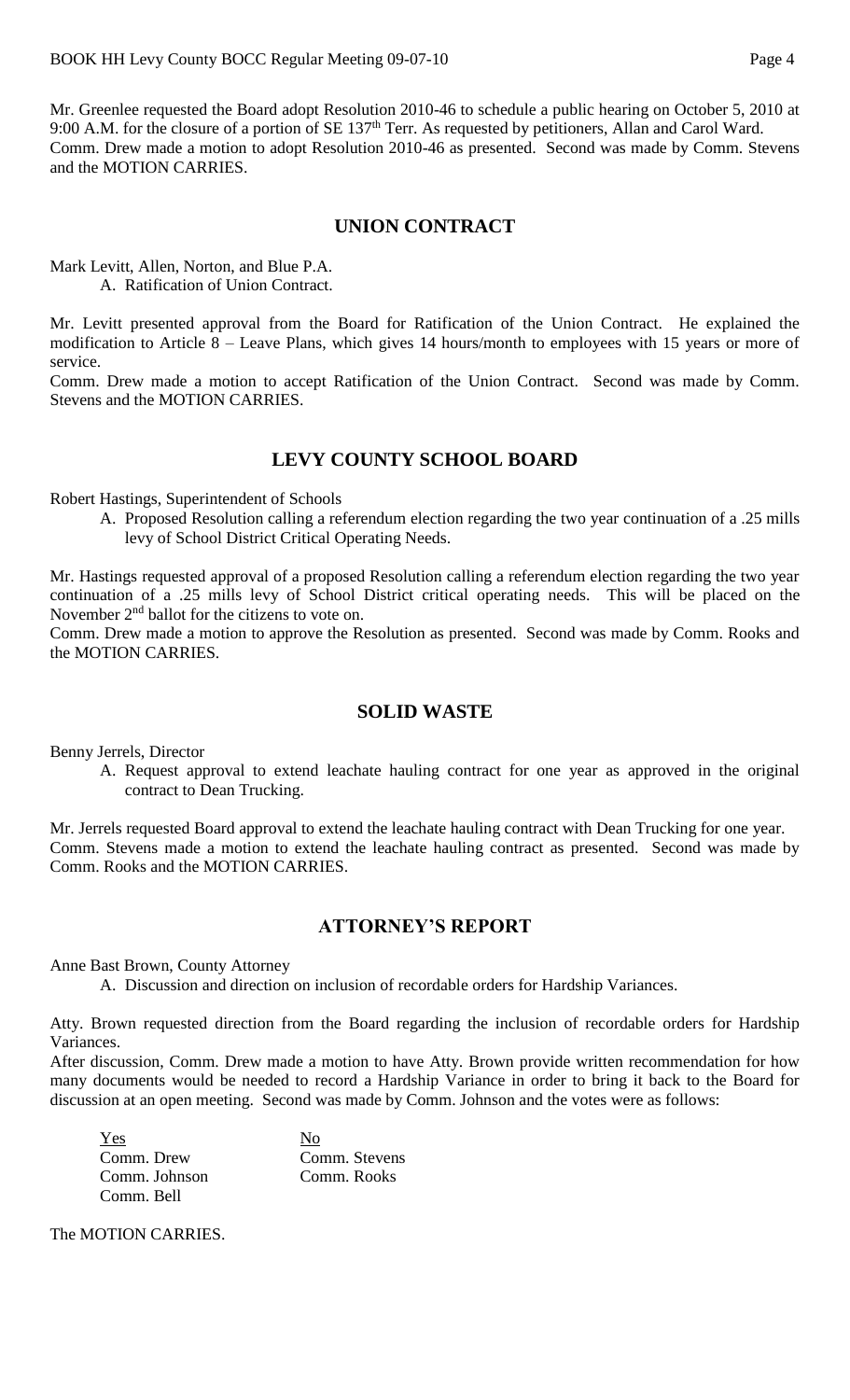B. Update on City of Weston, Florida, et al., vs. Crist, et al, litigation challenging 2009 SB 360 (Ch. 2009-096, Laws of Fla.)

Atty. Brown gave an update on the City of Weston, Florida, et al, vs. Crist, et al, litigation challenging 2009 SB 360 (Ch. 2009-096, Laws of Fla.).

#### **COMMISSIONERS' REPORTS**

**Comm. Johnson** asked if the Guardian ad Litem contract would be ready by the next Board meeting. Atty. Brown responded it is her plan to have it ready at the next meeting for approval.

#### **Comm. Bell**

A. Proposed re-appointment to the Central Florida Community Action Agency, Inc. Board of Directors.

Comm. Bell read to the Board members a letter from the Central Florida Community Action Agency, Inc. requesting re-appointment of Dick Tummond, who has agreed to remain on their Board of Directors for an additional year.

Comm. Rooks made a motion to re-appoint Mr. Tummond to the CFCAA Board of Directors. Second was made by Comm. Drew and the MOTION CARRIES.

**Comm. Drew** thanked Mr. Greenlee and the Road Department employees for their work regarding recent flooding in Inglis and Yankeetown.

Comm. Drew had also been in touch with Mark Johnson from Emergency Management and Kirk Scraggins from the Division of Emergency Management about programs for disaster mitigations for repetitive loss. Mr. Johnson is trying to set up meetings in Comm. Drew's district as well as Comm. Rooks's district for homeowners to come out to find out what programs might be available for them for either raising their buildings out of the flood or possibly purchasing other properties available

Comm. Drew stated she had met with the Fire Advisory Board regarding consolidating some of the smaller fire departments and also doing some re-districting. She also discussed possibly in the distant future having a firerescue service combining the two services. She stated she along with Mayor Hethcoat, Comm. Darren, Rick Bloom, and Paul Shear volunteered to read the report done by Mizell, Hodges and Associates in 2005 and report back to the Fire Advisory Board with their recommendations. Comm. Drew stated all of the Fire Departments were present with the exception of Fowler's Bluff.

**Comm. Rooks** gave update on the Class I and Class II animals after attending a final hearing for FWC in Pensacola last Wednesday. She stated they took the "solely residential" out of the rule and have since added a notification which requires the applicant to give a project description as well as a disclaimer to acknowledge the applicant's signature to FWC indicating they are aware if they fill out the application with false information it will be a first degree misdemeanor. As a result of this progress, the Building and Zoning officials will be notified when an application is filed. Also, First Responders, Law Enforcement, EMS and Emergency Management will have notification if such animals are kept on a person's property.

The meeting recessed at 10:48 A.M.

The meeting reconvened at 1:03 P.M.

# **BUDGET WORKSHOP**

Mrs. Rees explained the adjustments she had made to the budget as requested by the Board. She left the Emergency Management budget as it was with no cuts, as any cuts to the County portion of this budget meant equal cuts from the State portion. The EMS transfer is down about \$500,000 due to an increase in revenue of \$50,000 each month for the last three months. All reserve money has been combined and with the new adjustments, there will be over \$1.2 now in reserve under the General Fund.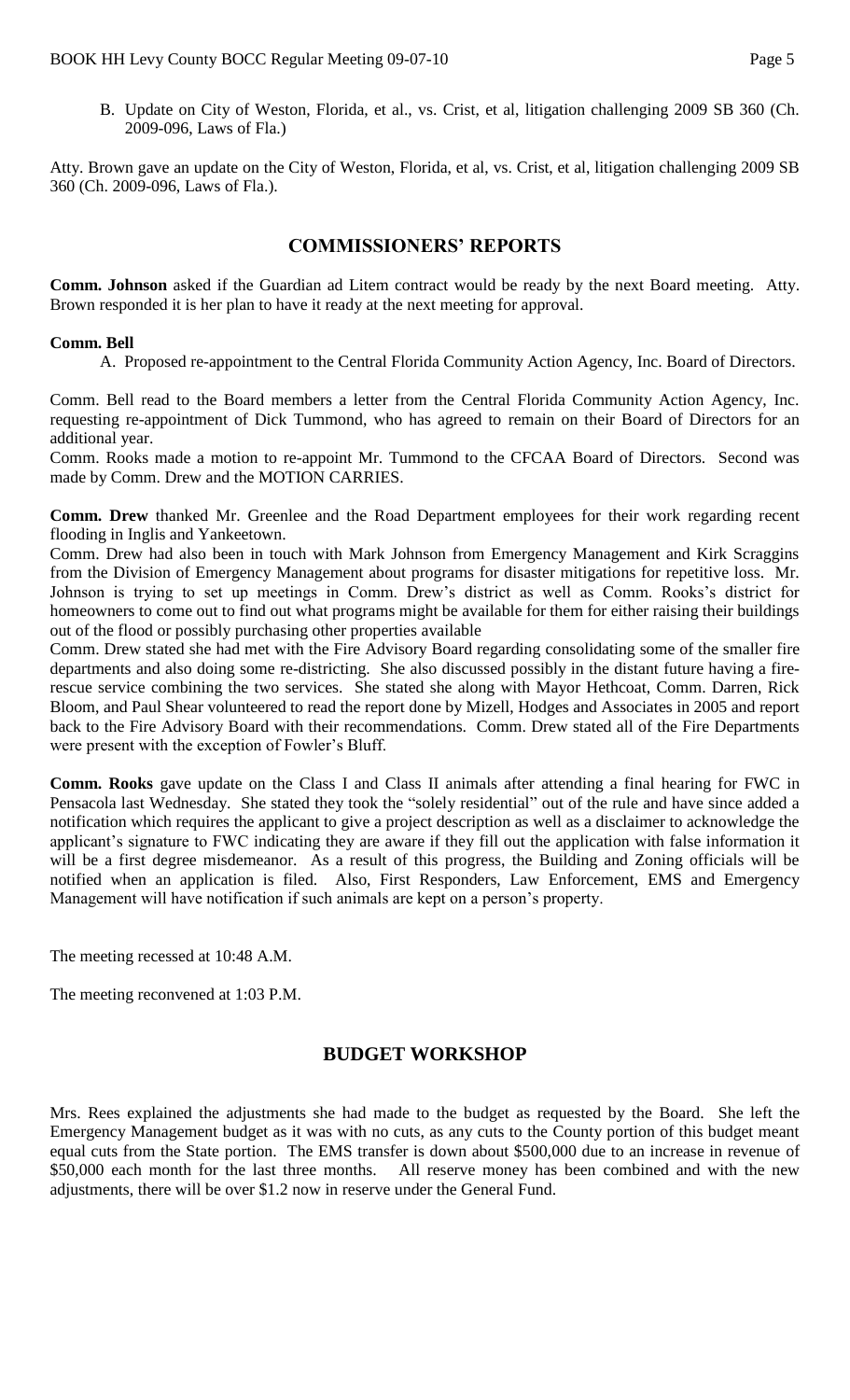# **LEVY COUNTY SHERIFF'S DEPARTMENT**

Sheriff Smith spoke to the Board and stated he had cut his budget by \$250,000 and stated "God forbid if we have a major event in our county." He requested the Board approve his budget as presented. Comm. Drew made a motion to approve the budget for the Sheriff's Department as presented. Second was made by Comm. Johnson and the MOTION CARRIES.

# **COMMUNICATIONS**

Dick Tummond A.J. Smith, Williams Communications A. Narrowbanding - TABLED -

B. Communication Equipment Maintenance Service Agreement.

Mr. Tummond provided information to the Board regarding a Communication Equipment Maintenance Service Agreement with Williams Communications. Mr. Tummond stated the County has a total of 330 radios at \$132 each. The total charge to cover all of the equipment would be \$56,640 per year. If they only service the dispatch center equipment, the cost would decrease to \$32,496.

After discussion, the Board decided to re-discuss this issue at a future board meeting. A.J. Smith stated he would relay the Board members' concerns and get back to Mr. Tummond.

# **ROAD DEPARTMENT**

Mr. Greenlee requests permission from the Board to hire one new employee to burn debris at the landfill within the budget for this next year. Mr. Greenlee stated they have a DEP mandate to operate an incinerator site. This requires a full-time certified individual at the site. He asked if the position could be hired as an Equipment Operator I so the individual might also be used elsewhere. Money could be moved within his budget to accommodate this person's salary.

Comm. Rooks made a motion to allow the Road Department to hire an employee to the incinerator site. Second was made by Comm. Drew and the MOTION CARRIES.

Mr. Greenlee let the Board know he would need to purchase three new dump trucks in the next year as the present trucks have high mileage and require constant expensive repairs. The cost with trading in the present trucks would be about \$113,000 each.

Mr. Greenlee let the Board know he would need to purchase two new tractors in the next year for mowing. The tractors used currently used are breaking down often and are in need of replacement parts difficult to find. The cost would be around \$40,000 to \$50,000 each.

Mr. Greenlee stated he would also like to liquidate the Road Departments Drag Line in the next year as it is inefficient and expensive to repair. He stated he would like to replace it with a Track Hoe with an extended boom. The cost would be around \$260,000.

#### **EMS**

Trish Siebold gave an update to the Board regarding their service. They have had two medics leave recently and now she has received news of a third and fourth medic leaving as well. Ms. Siebold stated she has 25 medic positions open for next month and no one to fill them. Applications are not coming in due to low wages. The current starting rates of pay are as follows:

\$10.04 - Paramedic 8.88 – EMT Levy County pay rate \$12.70 - Paramedic 10.28 – EMT State and Area Localization Average pay rate

Ms. Siebold asked the Board if they could give some direction as to what she could do to keep the six current ambulances running and consider increasing the starting rate of pay.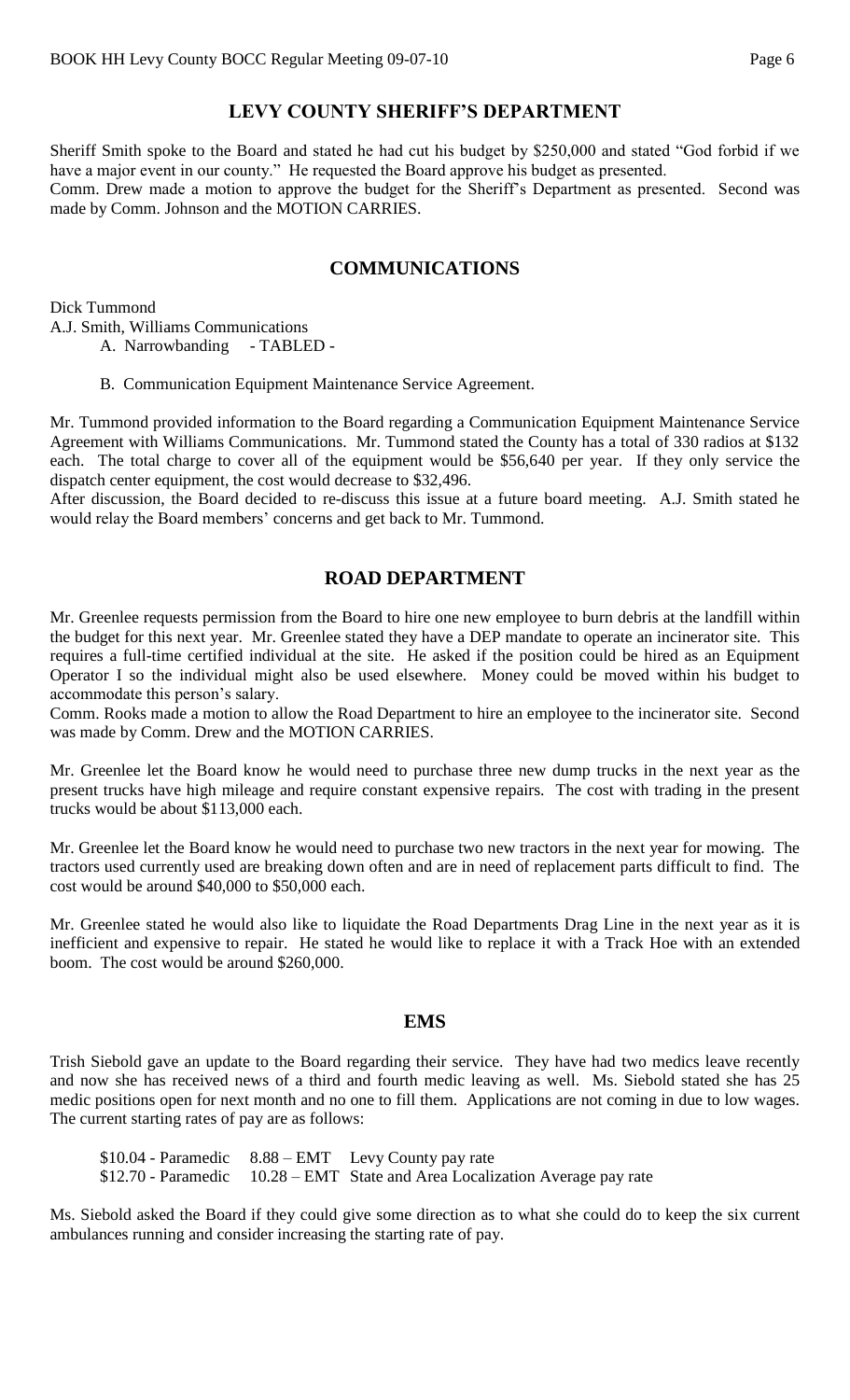Comm. Stevens made a motion to give a 3% pay raise to all Board employees and constitutional officers excluding the Sheriff's Department as they received a 3% raise in May. Second was made by Comm. Rooks. Comm. Stevens identified two sources from which the raises could be funded; 1) Constraints Money and 2) the interest from Debt Service. He stated there are three areas which are self-sufficient and would not need to be included in this raise amount.

Comm. Bell stated she would rather give a one-time cost of living adjustment to full-time employees only.

Comm. Rooks suggested Comm. Stevens and Mrs. Rees identify if there is money available to give a 3% raise and come back to the Board with an answer.

After discussion, Comm. Stevens withdrew his motion.

Comm. Stevens made a motion for the Board to allow him to speak with Mrs. Rees to identify if there is funding for a raise of 3% or less or a one time cost of living adjustment and come back with an answer to the Board on the 9th. Second was made by Comm. Rooks and the votes were as follows:

Yes No Comm. Stevens Comm. Drew Comm. Rooks Comm. Bell Comm. Johnson

The MOTION CARRIES.

Mrs. Rees mentioned the Capital Projects Fund to the Board members and stated some money would need to be moved into different funds to cover the expense of some major repairs being done to the courthouse.

Important Meeting Dates and Times Thursday, September 9, 2010 6:30 P.M.: Trim Hearing Monday, September 20, 2010 6:30 P.M.: Final Budget Hearing

The meeting recessed at 2:52 P.M. The meeting reconvened at 6:31 P.M.

# **PUBLIC HEARING: ANNUAL RATE RESOLUTIONS**

After Comm. Bell called the meeting to order, Atty. Brown stated the purpose of the meeting was to conduct a public hearing and to adopt the Annual Rate Resolutions. Atty. Brown then presented each of the Resolutions for the Board's approval.

A. Resolution 2010-42, Fire Protection Services.

Atty. Brown stated the rates reflected the amount adopted at the preliminary hearing of \$31 for residential and varying rates based on square footage for commercial.

Comm. Bell asked if there was anyone to speak for or against. There were none.

Comm. Rooks made a motion to approve Resolution 2010-42, Fire Protection Services as presented. Second was made by Comm. Stevens and the MOTION CARRIES.

B. Resolution 2010-43, Solid Waste Assessments.

Atty. Brown stated the rates for Solid Waste Assessments are the same as last year at \$25. Comm. Bell asked if there was anyone to speak for or against. There were none. Comm. Drew made a motion to approve Resolution 2010-43, Solid Waste Assessments as presented. Second was made by Comm. Johnson and the MOTION CARRIES.

C. Resolution 2010-44, Roadway Maintenance Service Assessments.

Atty. Brown stated the rates for Roadway Maintenance Service Assessments are the same as last year. Comm. Bell asked if there was anyone to speak for or against. There were none. Comm. Stevens made a motion to approve Resolution 2010-44, Roadway Maintenance Service Assessments as presented. Second was made by Comm. Rooks and the MOTION CARRIES.